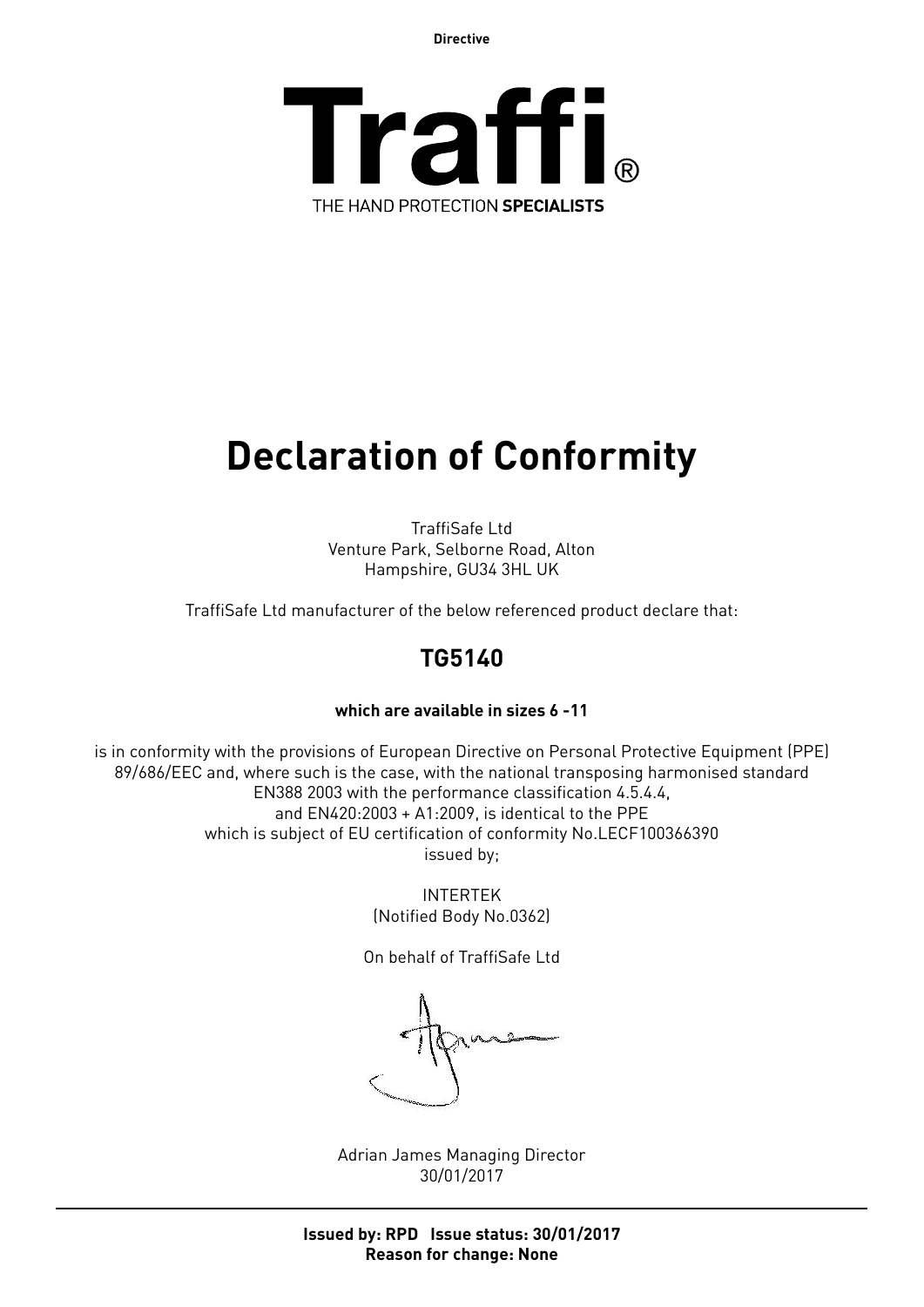**Regulation**



## **Declaration of Conformity**

Annex IX of PPE Regulation (EU) 2016/425) 12-5HC-3-B, Category II

TraffiSafe Ltd Venture Park, Selborne Road, Alton Hampshire, GU34 3HL UK

TraffiSafe Ltd manufacturer of the below referenced product declare that:

### **TG5140**

### **which are available in sizes 6 -11**

is in conformity with the relevant Union haromisation legislation (EU) 2016/425 where such is the case, with national standard transposing harmonised standard EN388 2016 with the performance classification 4.X.4.4.C, and EN420:2003 + A1:2009, is identical to the PPE which is subject of EU certification of conformity No.0321/11133-01/E01-01 issued by;

> SATRA (Notified Body No.0321)

On behalf of TraffiSafe Ltd

Adrian James Managing Director 09/04/2019